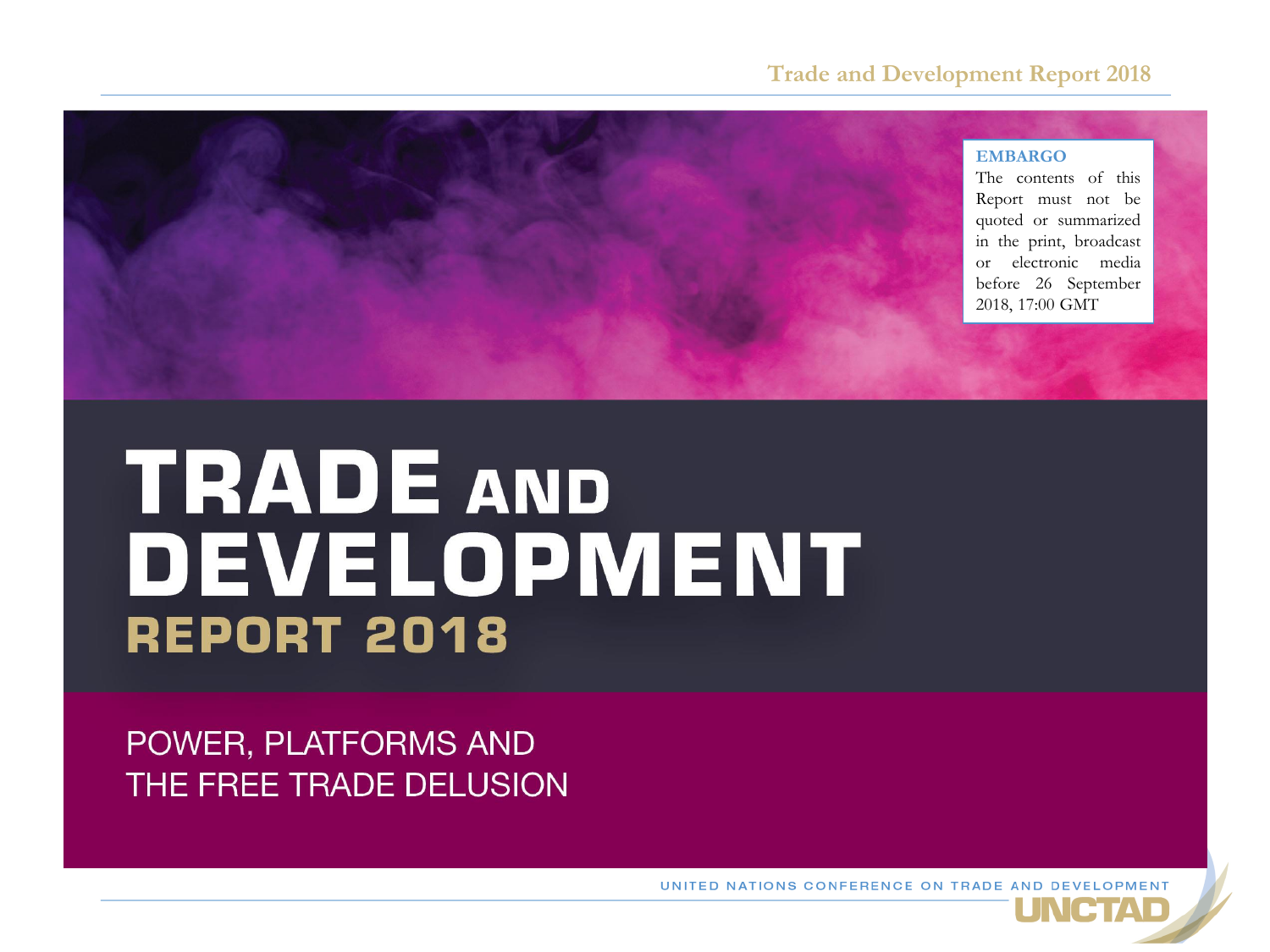# **Global Economic Trends**

### • **The world economy in 2018: Panglossian disconnect**

- Growth has been synchronized but uneven: a mixed picture in AEs with a sugar rush in US, softening elsewhere; uncertainty dominating emerging markets again with some returning to recession
- Critical disconnects: falling unemployment but sluggish wage growth; "safersimpler-fairer" financial system but growing asset bubbles; high profits but low real investment

### • **Not enough has changed since 2008**

- Asset market surges: higher synchrony in asset markets across the world: e.g. stocks and real estate
- Debt-fuelled growth in developed and developing countries
- Inequality continues: austerity, wage stagnation and stock market appreciation
- Volatile capital flows: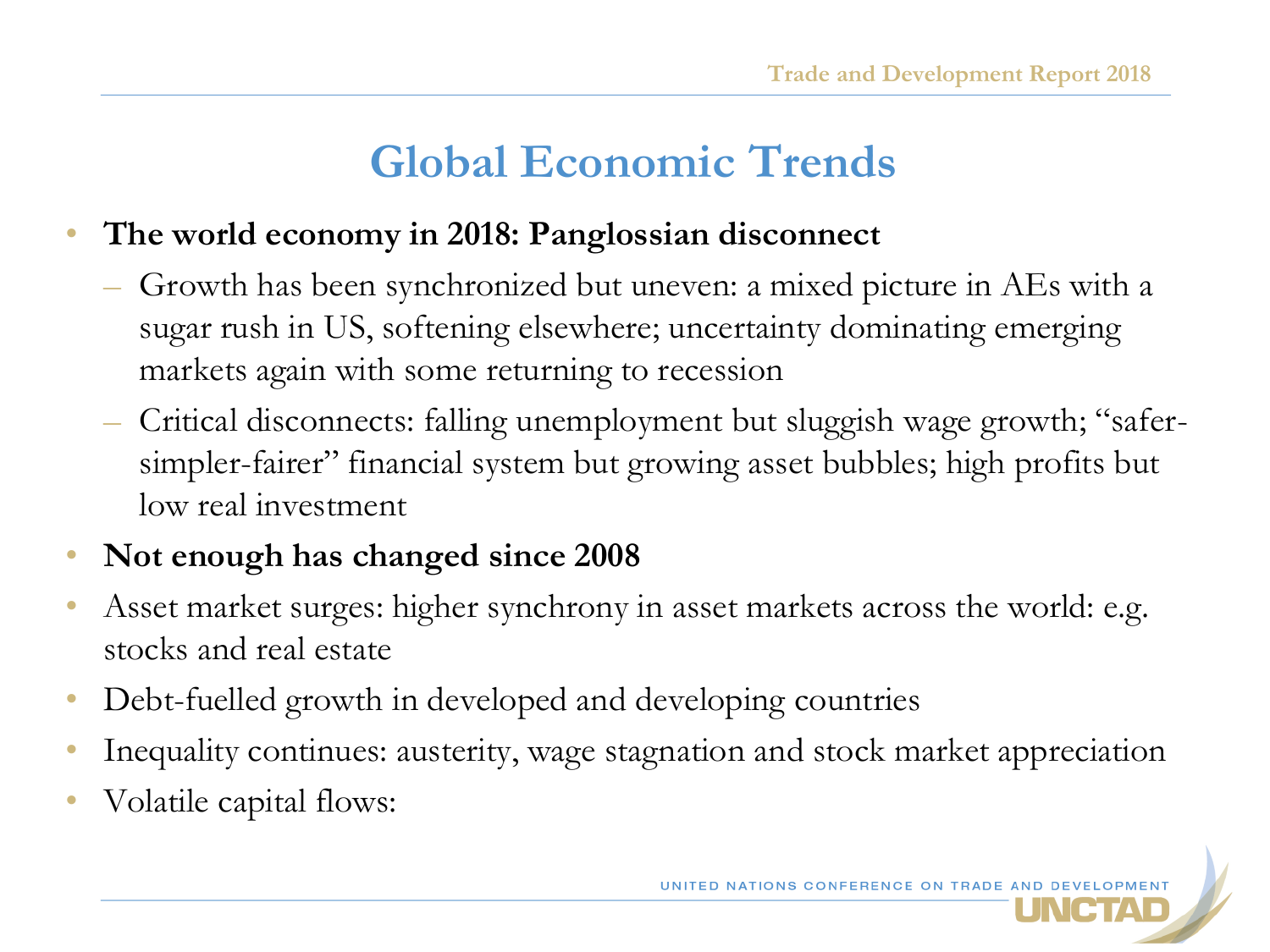# **Policy challenges: moving beyond debt-fuelled**

# **growth**

- Global debt is US\$247tn, 50% higher than pre-crisis much of it private; footloose capital flowing through shadow banking
- Focus on public debt plus asset bubbles; fiscal consolidation with "normalization" of monetary policies in AEs
- EMs struggling to retain footloose capital (market confidence); managing another round of financial crises …
- As oil prices are rising and US protectionism adding to global uncertainty

# **US dollar Exchange Rates**

(% change Jan-Aug 2018)



UNITED NATIONS CONFERENCE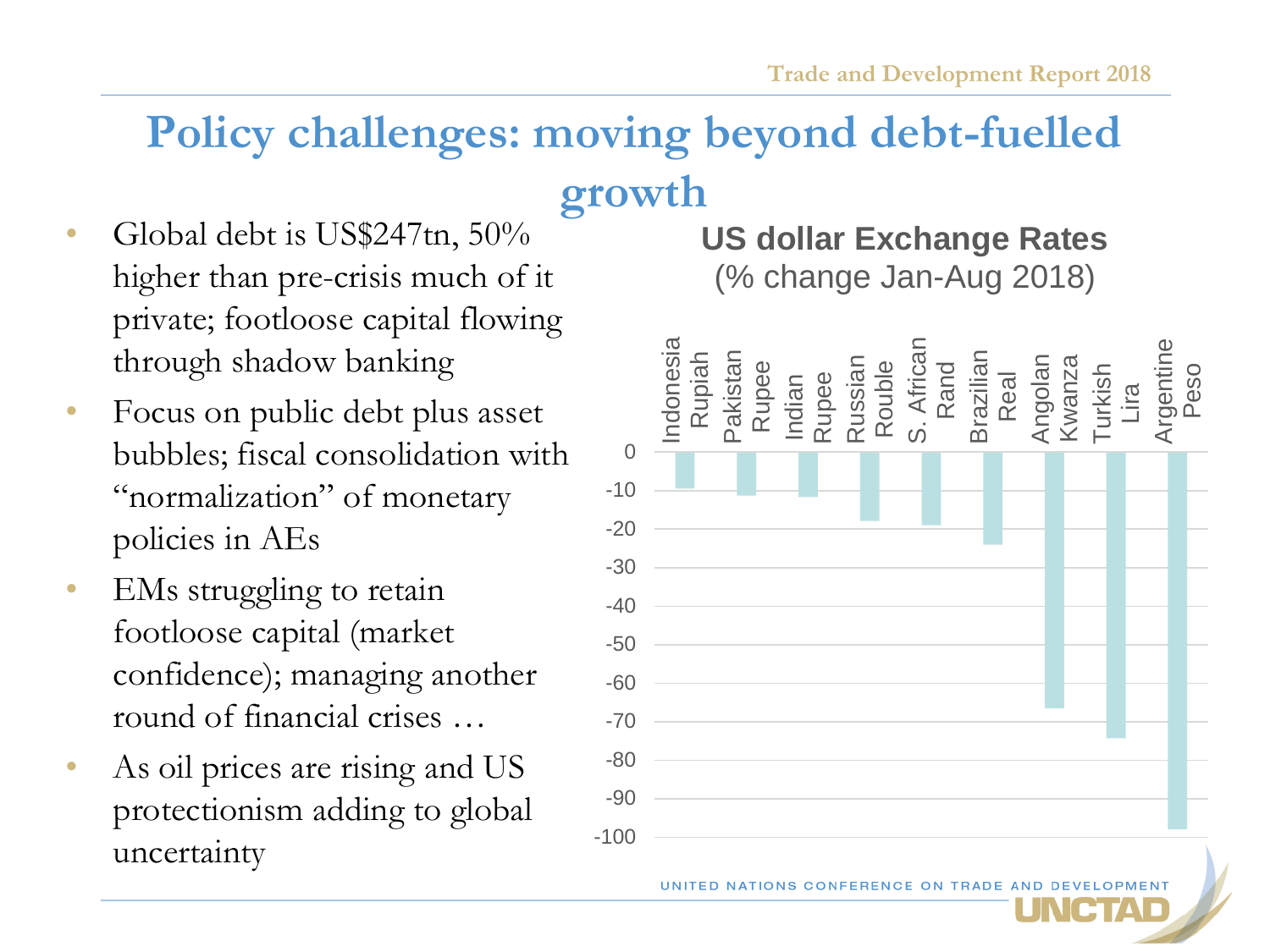# **Policy Challenges: Panglossian disconnect**

Stock market appreciation and nominal wages increase, selected economies, 2009-2015 (percentage change)







UNITED NATIONS CONFERENCE ON TRADE

CTAD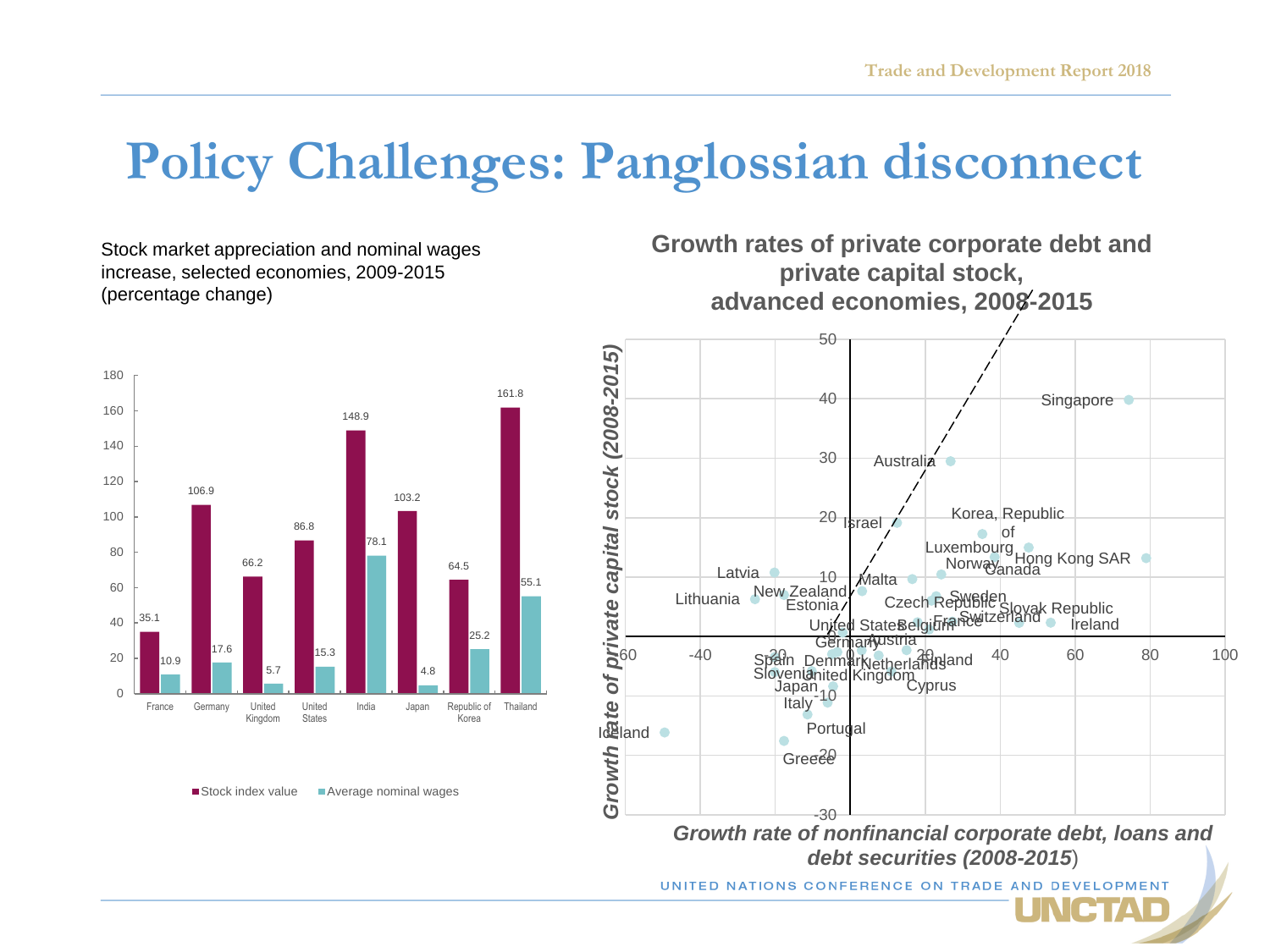# **Policy Challenges: Drivers of Growth**

#### **Table 1.3 Drivers of demand in different countries, 2017–2018**

| <b>Aggregate supply</b>               |     |                   |         |                 | <b>Relative</b>   |
|---------------------------------------|-----|-------------------|---------|-----------------|-------------------|
|                                       |     | <b>Fiscal</b>     | Private | <b>External</b> | strength          |
| <u>External demand is main driver</u> |     |                   |         |                 |                   |
| <b>United Kingdom</b>                 | 1.7 | $-0.5$            | 0.1     | 2.1             | ***               |
| <b>Other transition economies</b>     | 6.6 | 0.8               | 0.8     | 5.1             | $***$             |
| <b>North Africa</b>                   | 6.9 | 0.6               | 1.0     | 5.4             | $\star\star\star$ |
| <b>Other East Asia</b>                | 3.9 | 0.6               | 0.4     | 2.9             | $***$             |
| <b>Republic of Korea</b>              | 3.6 | 0.1               | 0.8     | 2.7             | $***$             |
| <b>Other West Asia</b>                | 5.9 | 1.3               | 0.4     | 4.3             | $***$             |
| <b>Non-European Union Europe</b>      | 2.4 | 0.2               | 0.5     | 1.7             | $\star\star\star$ |
| <b>Russian Federation</b>             | 3.4 | $-0.3$            | 0.9     | 2.8             | $***$             |
| <b>Mexico</b>                         | 3.1 | $-0.1$            | 1.1     | 2.1             | $***$             |
| <b>Japan</b>                          | 1.5 | $-0.9$            | 0.8     | 1.6             | $***$             |
| Germany                               | 2.3 | $-0.1$            | 0.9     | 1.5             | $\overline{**}$   |
| <b>Italy</b>                          | 2.0 | $-0.2$            | 0.8     | 1.4             | $\star\star$      |
| <b>Caribbean</b>                      | 3.1 | 0.8               | 0.9     | 1.5             | $\star\star$      |
| <b>Other European Union</b>           | 2.9 | 0.4               | 0.9     | 1.6             | $**$              |
| <b>France</b>                         | 2.2 | 0.4               | 0.7     | 1.1             | $\overline{**}$   |
| <b>Turkey</b>                         | 6.4 | 1.4               | 2.3     | 2.9             | $\star$           |
| Indonesia                             | 5.4 | 1.0               | 2.0     | 2.5             | $\star^-$         |
| <b>Other developed countries</b>      | 3.6 | 1.3               | 0.8     | 1.5             | $\star$           |
| India                                 | 7.4 | $\vert 1.5 \vert$ | 2.9     | 3.2             | $\star$           |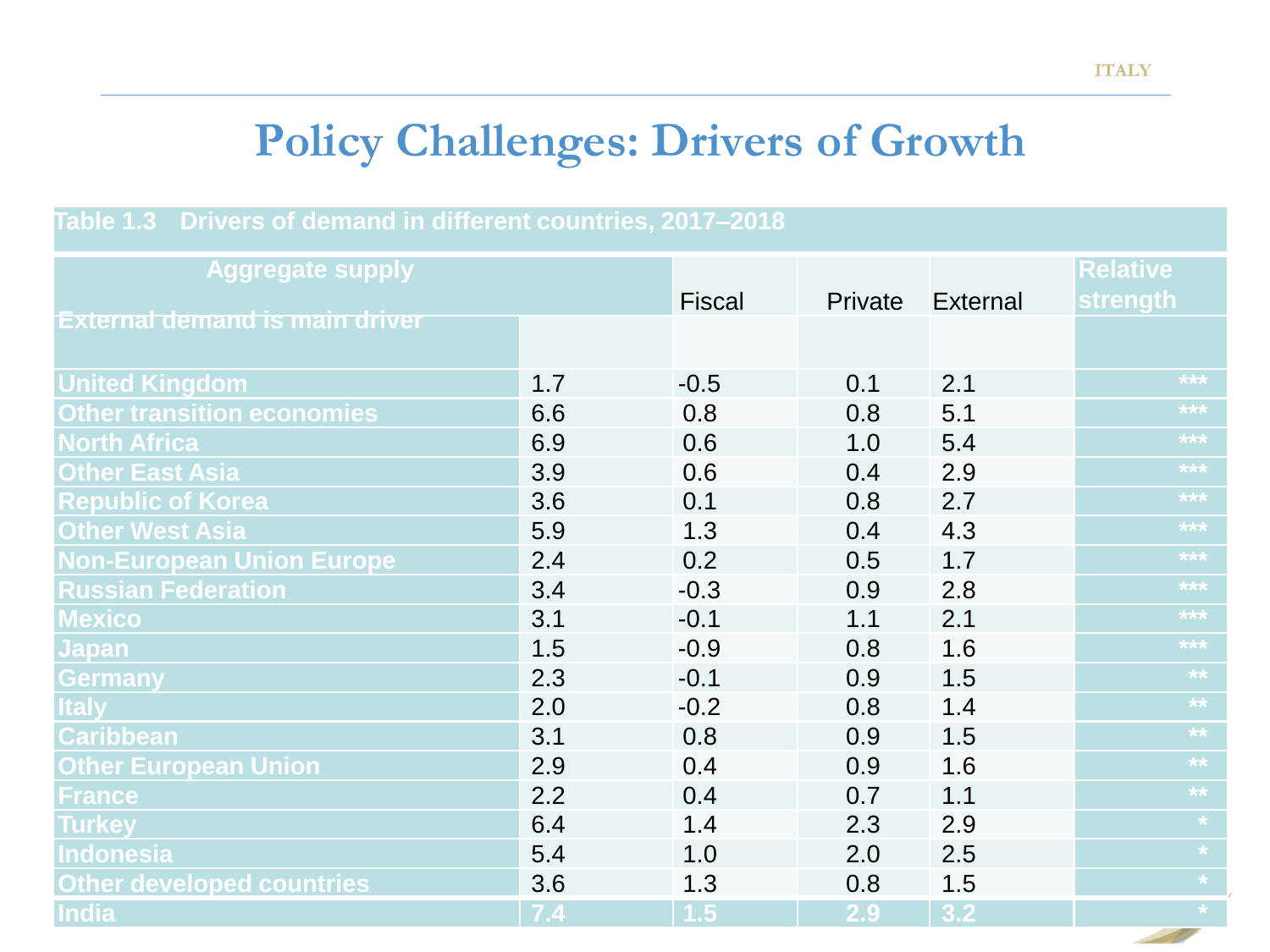## **Drivers of Growth: Italy**

#### **ITALY INDUSTRIAL PRODUCTION**



SOURCE: TRADINGECONOMICS.COM | NATIONAL INSTITUTE OF STATISTICS (ISTAT)

**NCTAD** 

UNITED NATIONS CONFERENCE ON TRADE AND DEVELOPMENT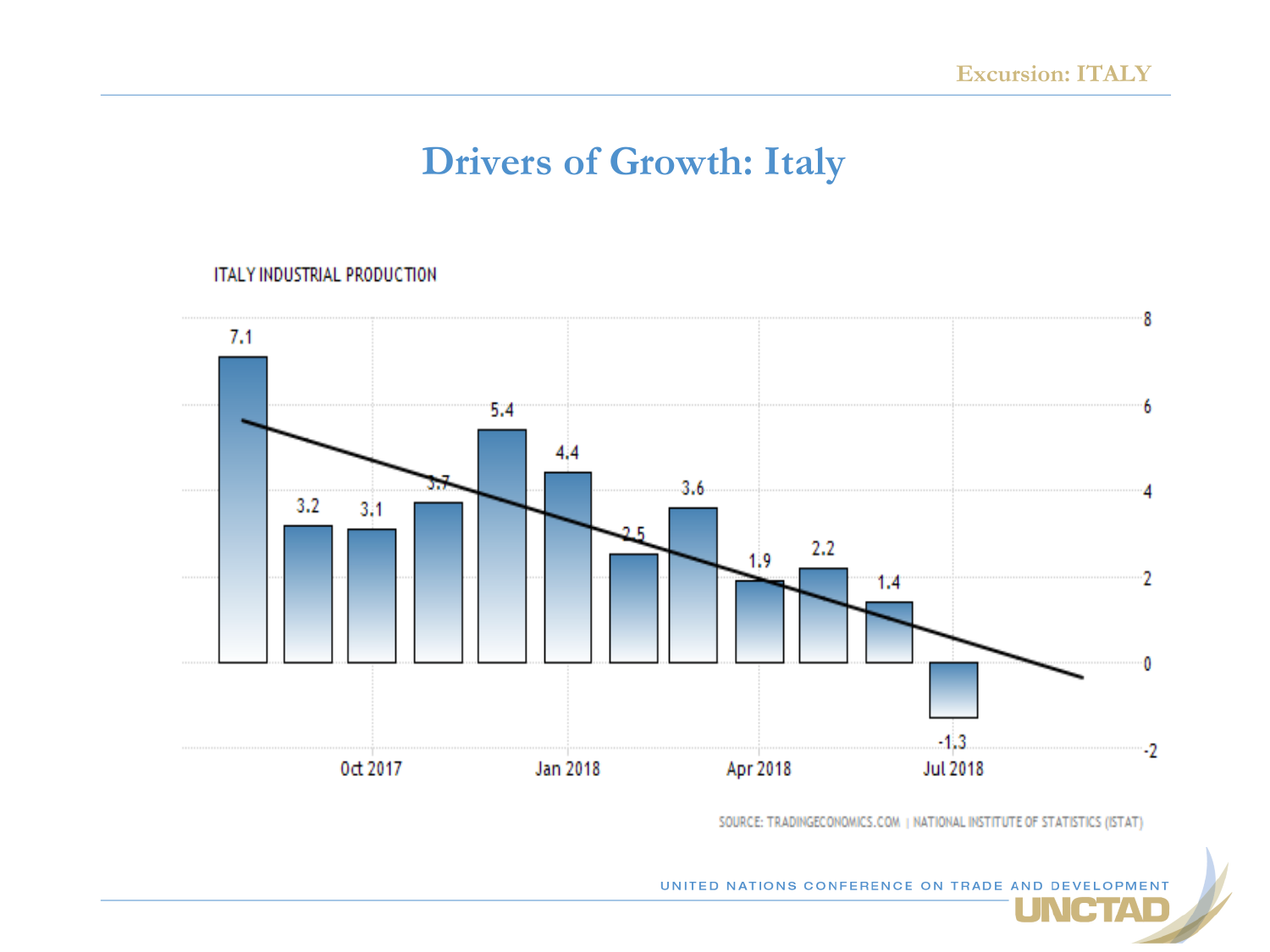## **Drivers of Growth: Italy**

**ITALY MANUFACTURING PRODUCTION** 



SOURCE: TRADINGECONOMICS.COM | NATIONAL INSTITUTE OF STATISTICS (ISTAT)

UNITED NATIONS CONFERENCE ON TRADE AND DEVELOPMENT **NCTAD**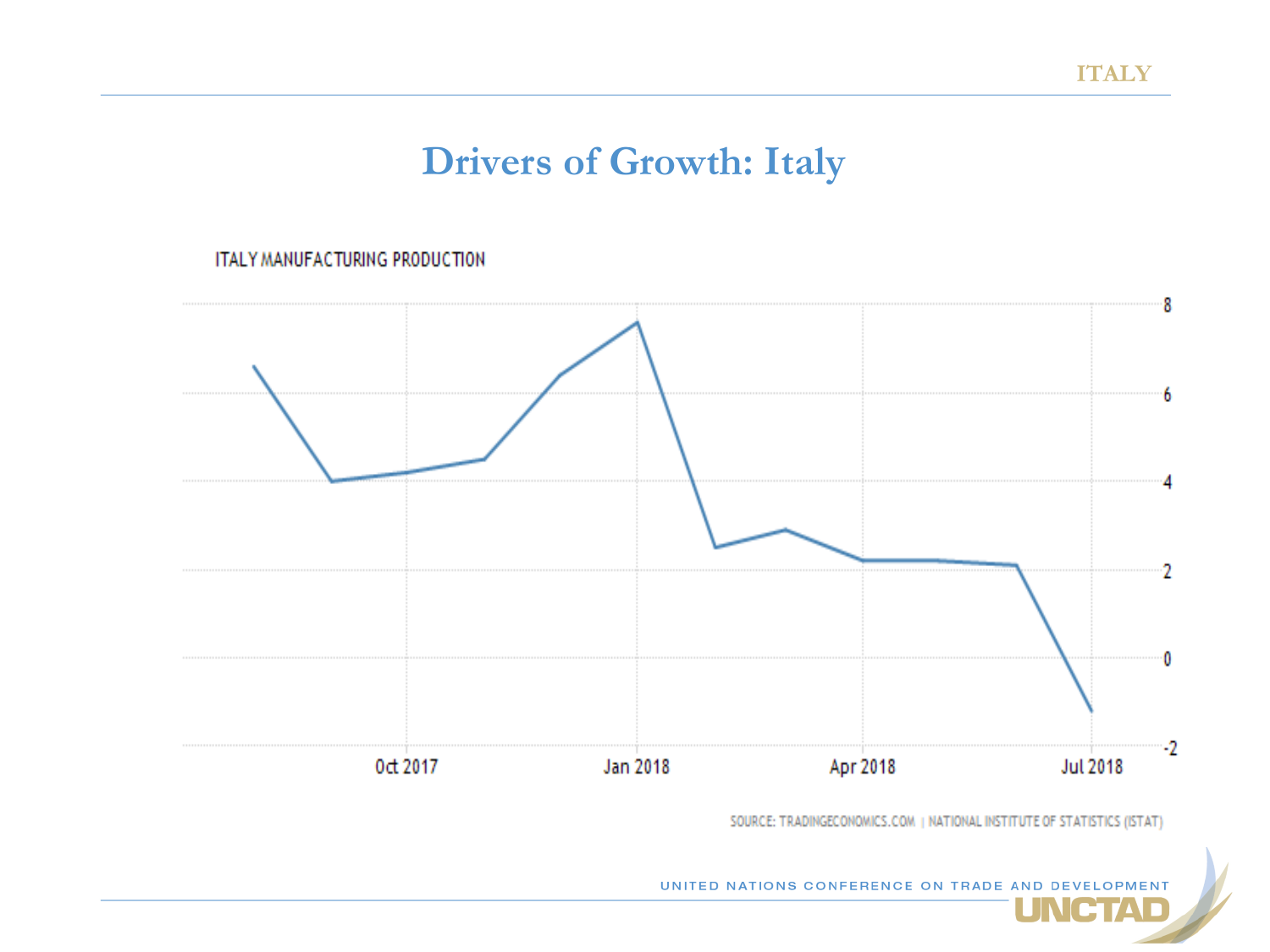## **Drivers of Growth: Italy**

#### ITALY HOUSEHOLDS DEBT TO INCOME



SOURCE: TRADINGECONOMICS.COM | EUROSTAT

UNCT

UNITED NATIONS CONFERENCE ON TRADE AND DEVELOF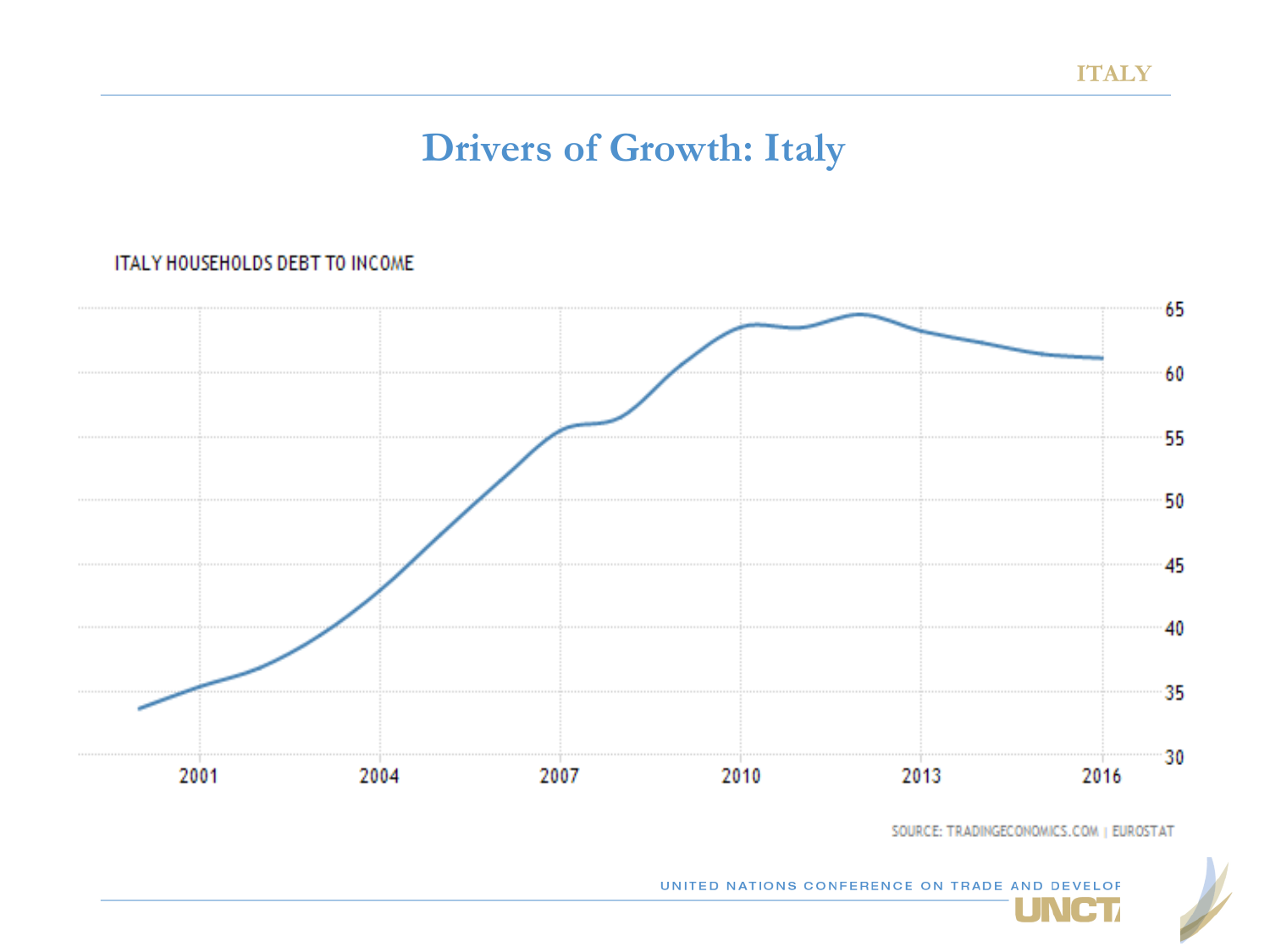### **Policy Challenges: Trade war: all losers, especially wageearners**

- Tariff war unlikely to seriously disrupt trade flows, but investors and consumers' confidence will be shaken
- In a trade war scenario policy-makers are likely to find ways to compensate additional cost of tariff to their exporters
- Wage-earners would be the first in line to be forced upon concessions to avert losing out to trade competitors



*(\*) Measured in percentage points of GDP; thus negative numbers imply decerelations of wage earnings are sharper than those of GDP*

- Consumption growth will slow down; investment confidence will be hit; and output growth will decelerate
- The sluggish growth of GDP affecting all warring countries will weaken import demand and thus everyone's exports
- More serious shock in vulnerable countries where financial conditions are weak

NGTAD

UNITED NATIONS CONFERENCE ON TRADE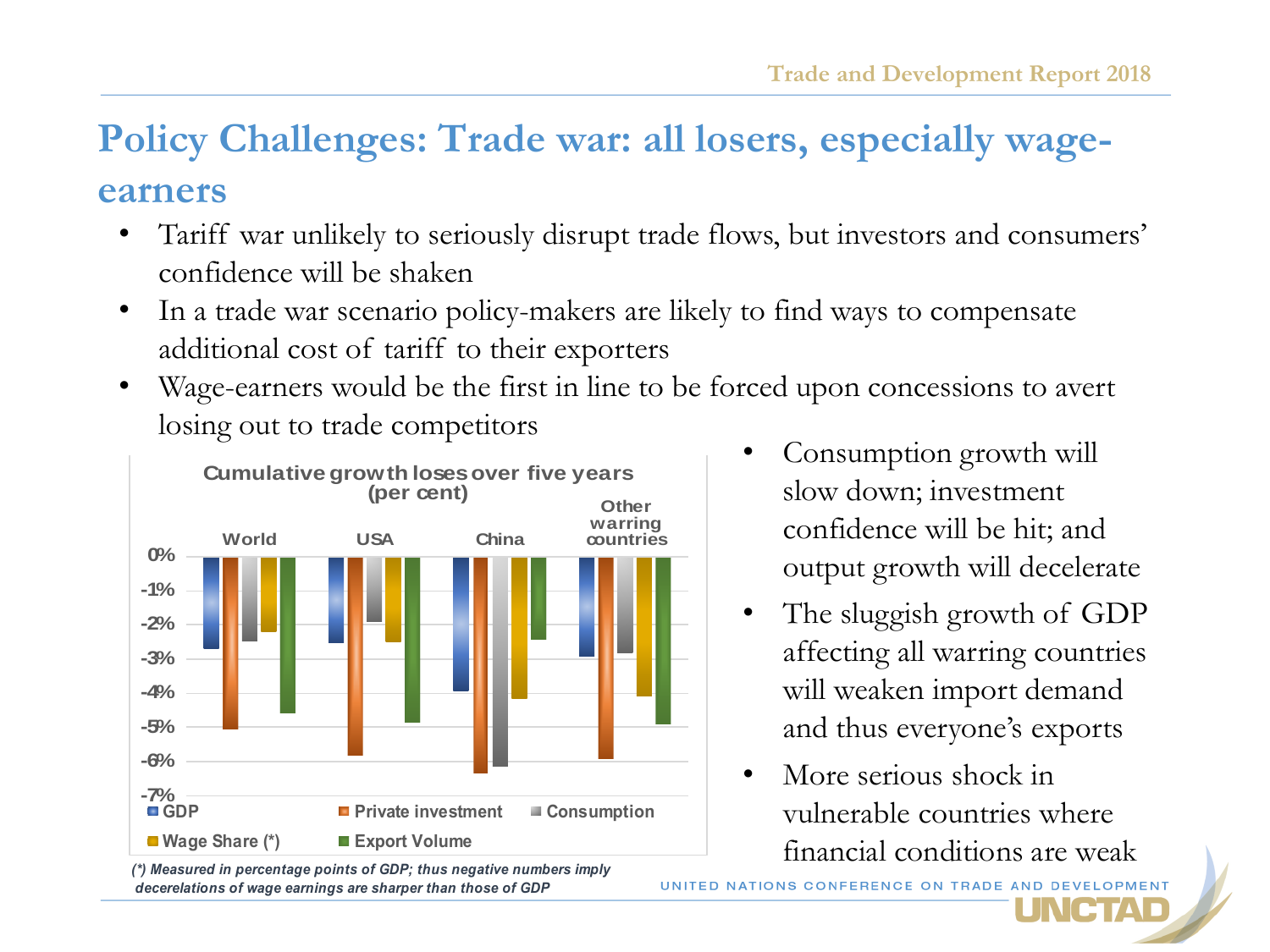### **Trade Delusion: Limited trade-induced structural change**

- The growing importance of developing countries in international trade – including increased South-South trade; but it remains primarily an East Asian story.
- The growing demand of China, has not triggered significant positive structural changes in the export structure of other developing countries (trade mediated through GVCs)
- Many developing countries are trading more but are more dependent on a narrow range of exports --hyperspecialization has become a feature of the trading system under hyperglobalization – and adding little domestic value (or losing it)
- How did China achieve a different path?

UNITED NATIONS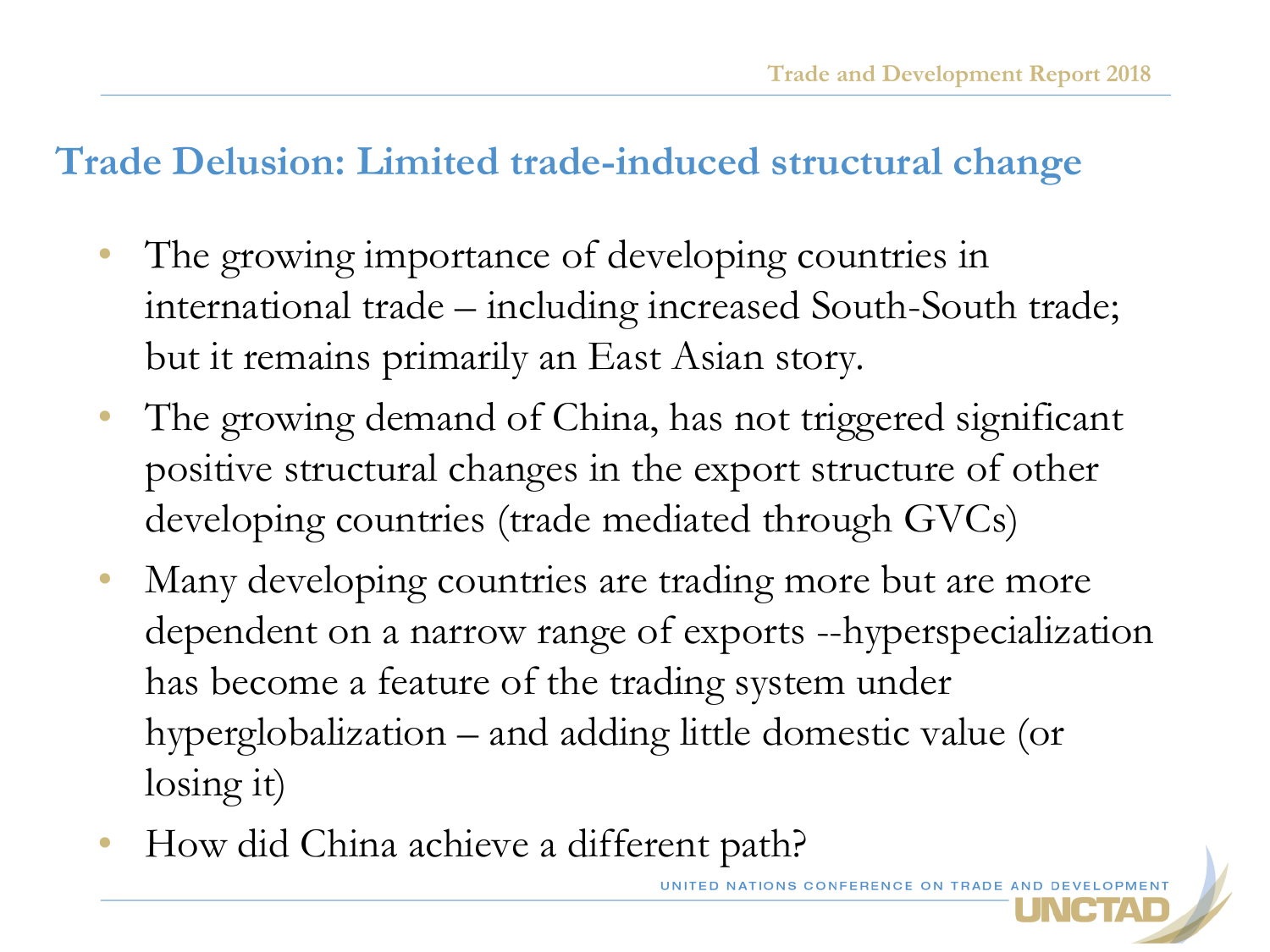# **Limited trade-induced structural change**

### **Changes in value added shares in gross exports, 1995–2014**

*(Percentage points)*

| <b>FOREIGN</b> |                                | <b>DOMESTIC</b> |                 |  |  |
|----------------|--------------------------------|-----------------|-----------------|--|--|
|                | Agriculture and<br>extractives | Manufacturing   | <b>Services</b> |  |  |
| 6.8            | 1.0                            | 2.3             | $-10.1$         |  |  |
| 4.7            | 17.6                           | $-16.5$         | $-5.8$          |  |  |
| $-1.7$         | $-2.8$                         | 11.9            | $-7.4$          |  |  |
| 11.6           | $-3.5$                         | $-12.9$         | 4.8             |  |  |
| 0.1            | 3.7                            | 4.3             | $-8.1$          |  |  |
| 6.1            | 0.0                            | 0.4             | $-6.5$          |  |  |
| 15.5           | $-0.6$                         | $-6.1$          | $-8.8$          |  |  |
| 0.8            | 8.7                            | $-6.4$          | $-3.1$          |  |  |
| $-0.6$         | 5.3                            | $-0.3$          | $-4.4$          |  |  |
| 7.5            | 8.3                            | $-12.3$         | $-3.5$          |  |  |
| 12.9           | $-0.3$                         | 1.8             | $-14.4$         |  |  |
| $-2.8$         | 12.1                           | $-4.9$          | $-4.5$          |  |  |
| 4.2            | 4.3                            | $-3.5$          | $-5.1$          |  |  |
| 7.2            | 1.7                            | $-10.1$         | 1.1             |  |  |
|                |                                |                 |                 |  |  |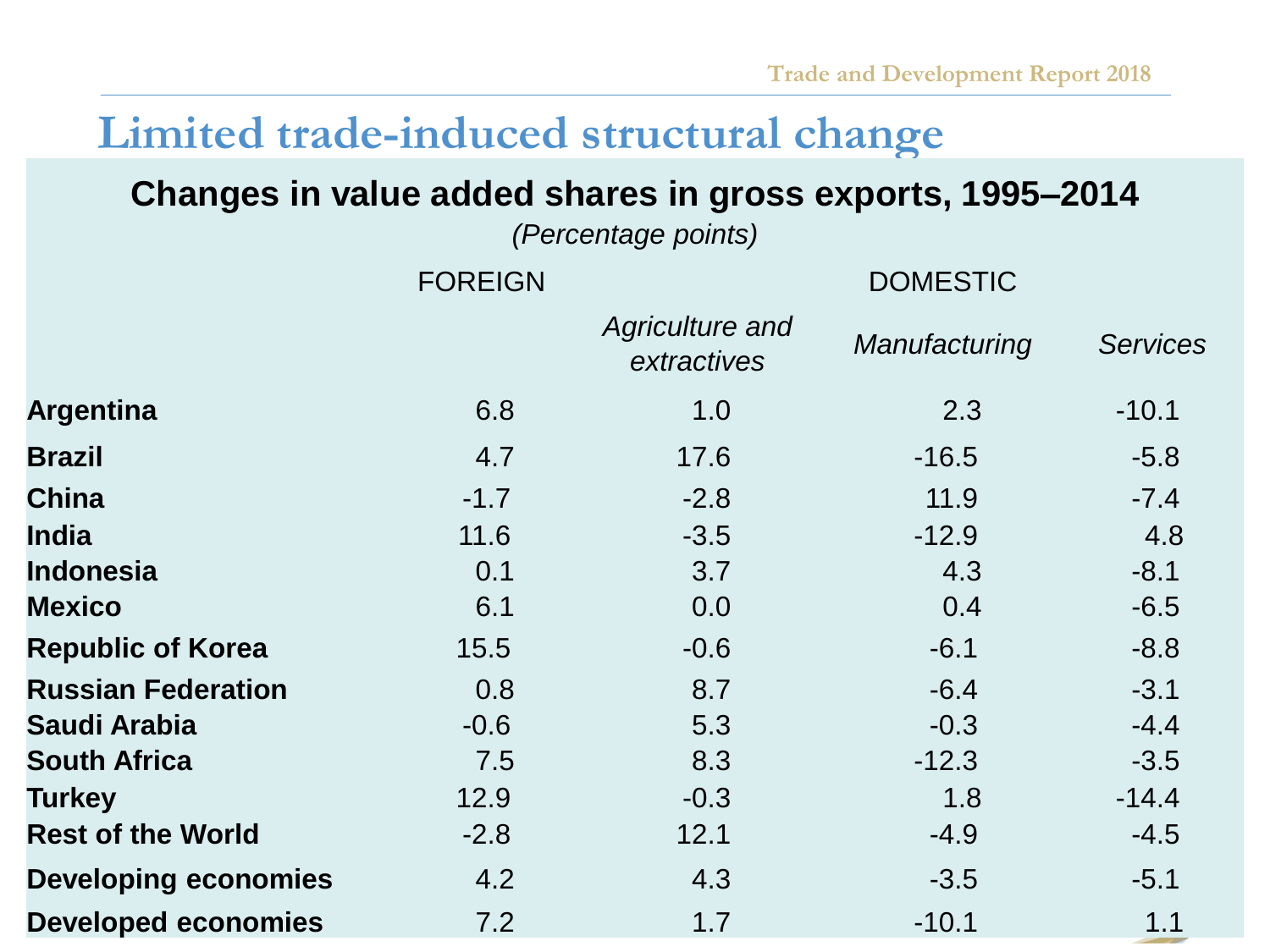# **Trade as an unequalizing force**

- Trade is a big firms game; these firms have been unequalizing at home (superstar firms, monopolisation, etc) but also abroad (lead firms in GVCs)
	- Hollowing out of domestic value added in manufacturing
	- Headquarters and owners gain … producers lose
- The surge in the profitability of top TNCs which dominate world trade – together with their growing concentration, has acted as a major force pushing down the global income share of labour, thus exacerbating income inequality
- "Phantom trade" involving the movement of TNCs' intangible assets and their related income flows to low-tax or no-tax jurisdictions accentuates this outcome

UNITED NATIONS CONFERENCE ON TRADE A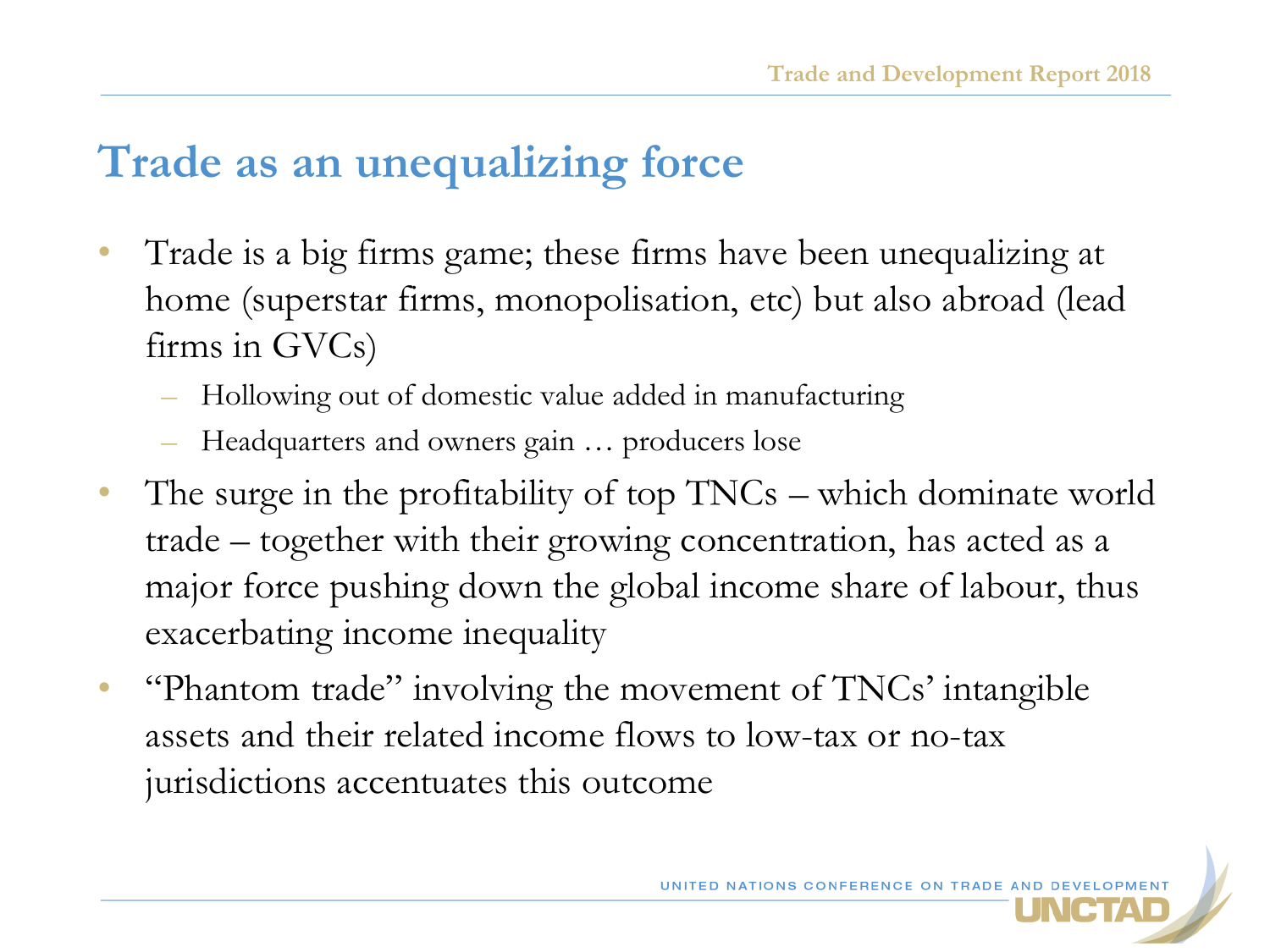**Top 2,000 TNCs profit and the global labour income share, 1995–2015 (Percentage of world gross product)**

**Change compared to 1995** 



UNITED NATIONS CONFERENCE ON TRADE A

FITALD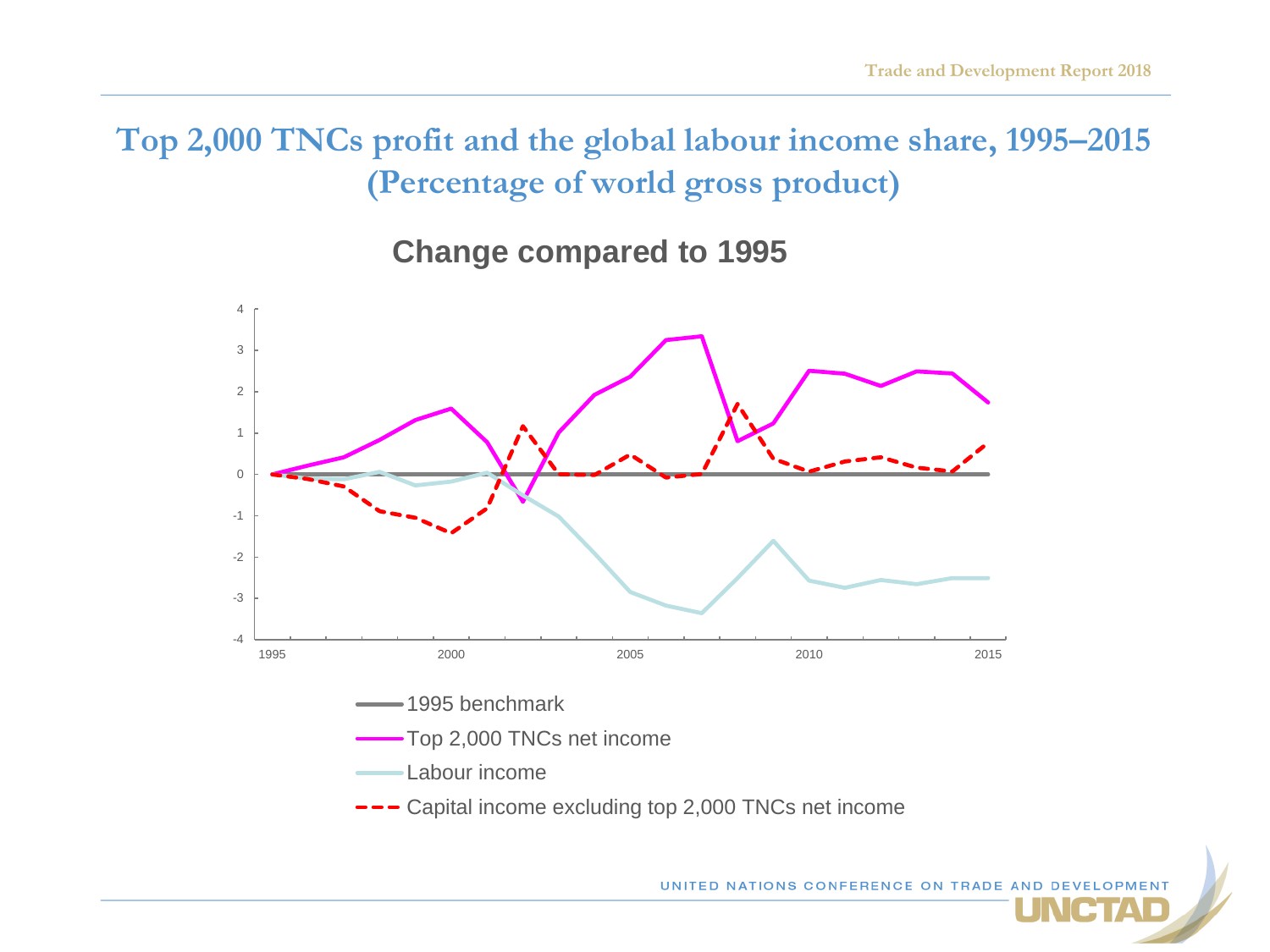# **Trade as an unequalizing force**

### **Shares in exported value added in manufacturing GVCs, 2000–2014**

|                              | <b>Global level</b> |      |                   | <b>High income</b>     |      |                   |
|------------------------------|---------------------|------|-------------------|------------------------|------|-------------------|
|                              | 2000                | 2014 | <b>Difference</b> | 2000                   | 2014 | <b>Difference</b> |
| <b>Capital</b>               | 44.8                | 47.8 | 3.0               | 40.3                   | 42.3 | 2.0               |
| Labour                       | 55.2                | 52.2 | $-3.0$            | 59.7                   | 57.7 | $-2.0$            |
| <b>Headquarter functions</b> | 31.7                | 30.4 | $-1.3$            | 35.2                   | 37.0 | 1.7               |
| Fabrication                  | 23.5                | 21.8 | $-1.7$            | 24.5                   | 20.8 | $-3.7$            |
|                              | <b>China</b>        |      |                   | <b>Other countries</b> |      |                   |
|                              | 2000                | 2014 | <b>Difference</b> | 2000                   | 2014 | <b>Difference</b> |
| <b>Capital</b>               | 57.0                | 49.6 | $-7.5$            | 59.2                   | 59.4 | 0.2               |
| Labour                       | 43.0                | 50.4 | 7.5               | 40.8                   | 40.6 | $-0.2$            |
| <b>Headquarter functions</b> | 13.6                | 19.7 | 6.0               | 22.5                   | 23.7 | 1.1               |
| Fabrication                  | 29.3                | 30.8 | 1.4               | 18.3                   | 16.9 | $-1.3$            |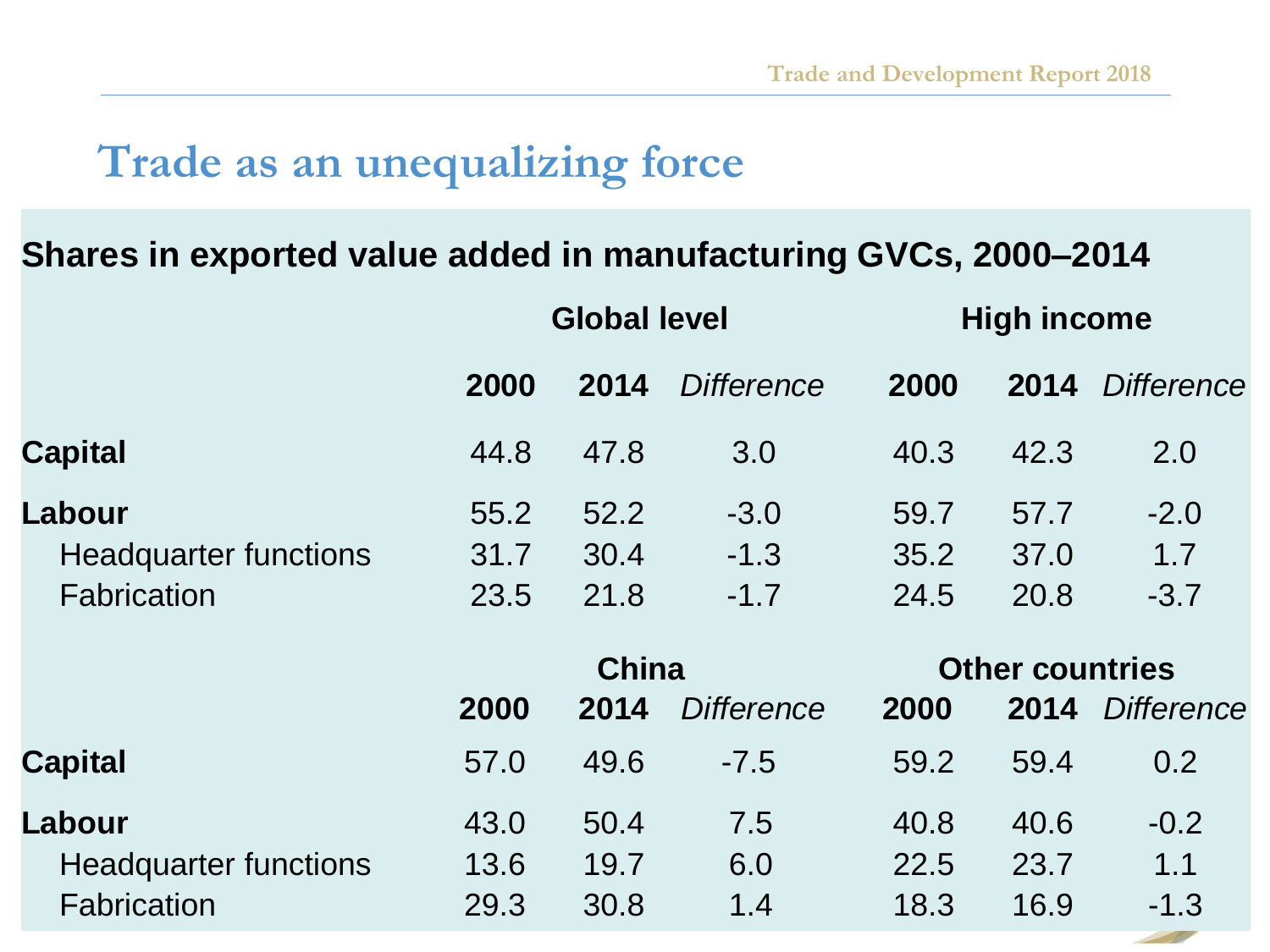### **Payments and receipts related to the use of foreign IPR, selected country groups, 1995–2015**

#### **A. Payments**



**Constructed Countries** 





Ireland, Luxembourg, the Netherlands, Singapore and Switzerland

CTAD

Other developed countries

UNITED NATIONS CONFERENCE ON TRADE AND DEVELOPMENT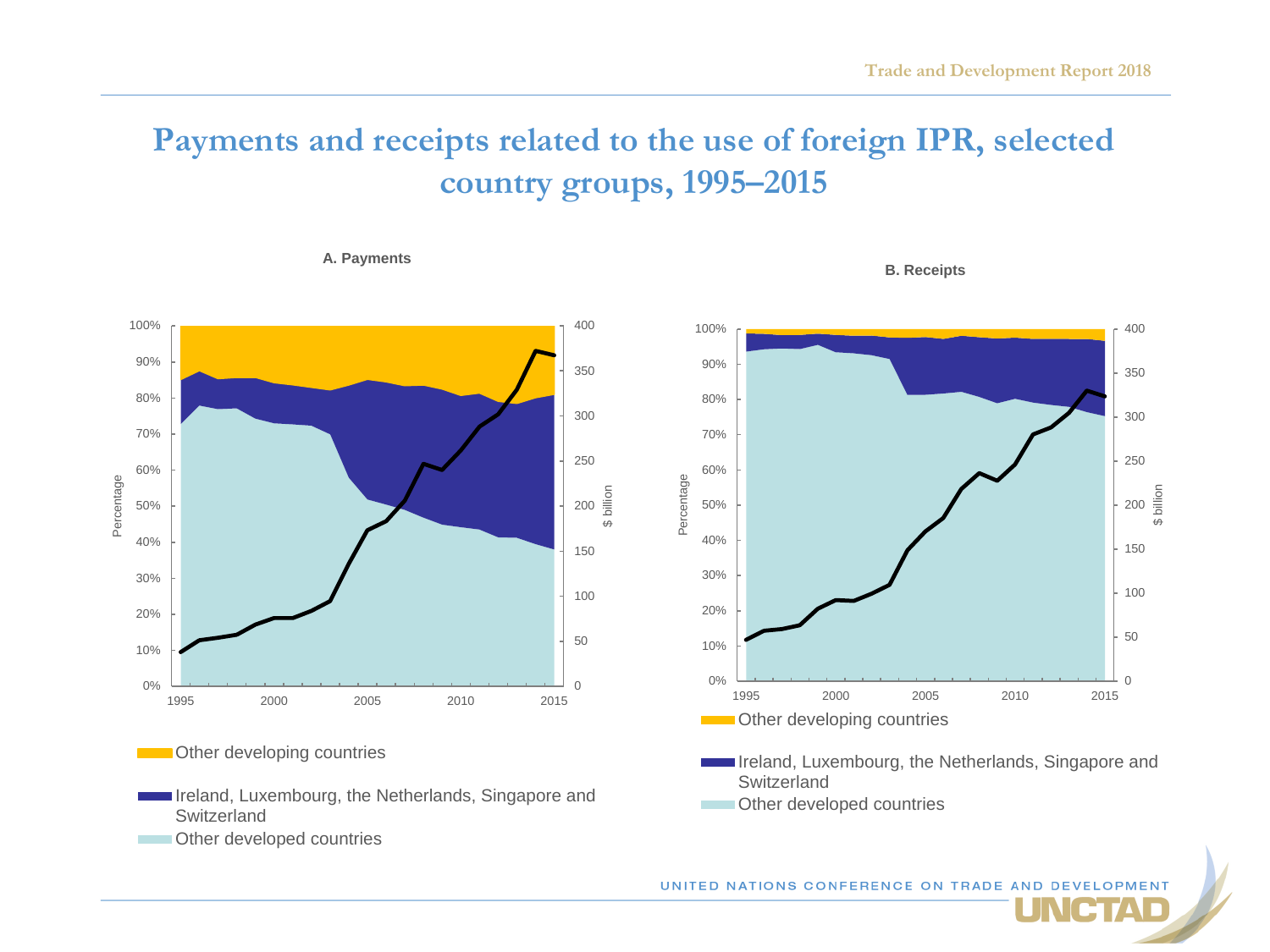**Economic Development in a Digital World**

**New Technologies and Market Power: Potential benefits to developing countries of digital technologies risk being lost to digital monopolies**

- Big business is turning the mining and processing of data into a rent-seeking cornucopia.
- Key issue from development perspective: How can developing countries integrate into the digital economy and how can a fair sharing of the benefits from digitalization be ensured?



Investing in intangible capital and digital infrastructure is necessary for developing countries but insufficient without tackling ownership and control of data and its use.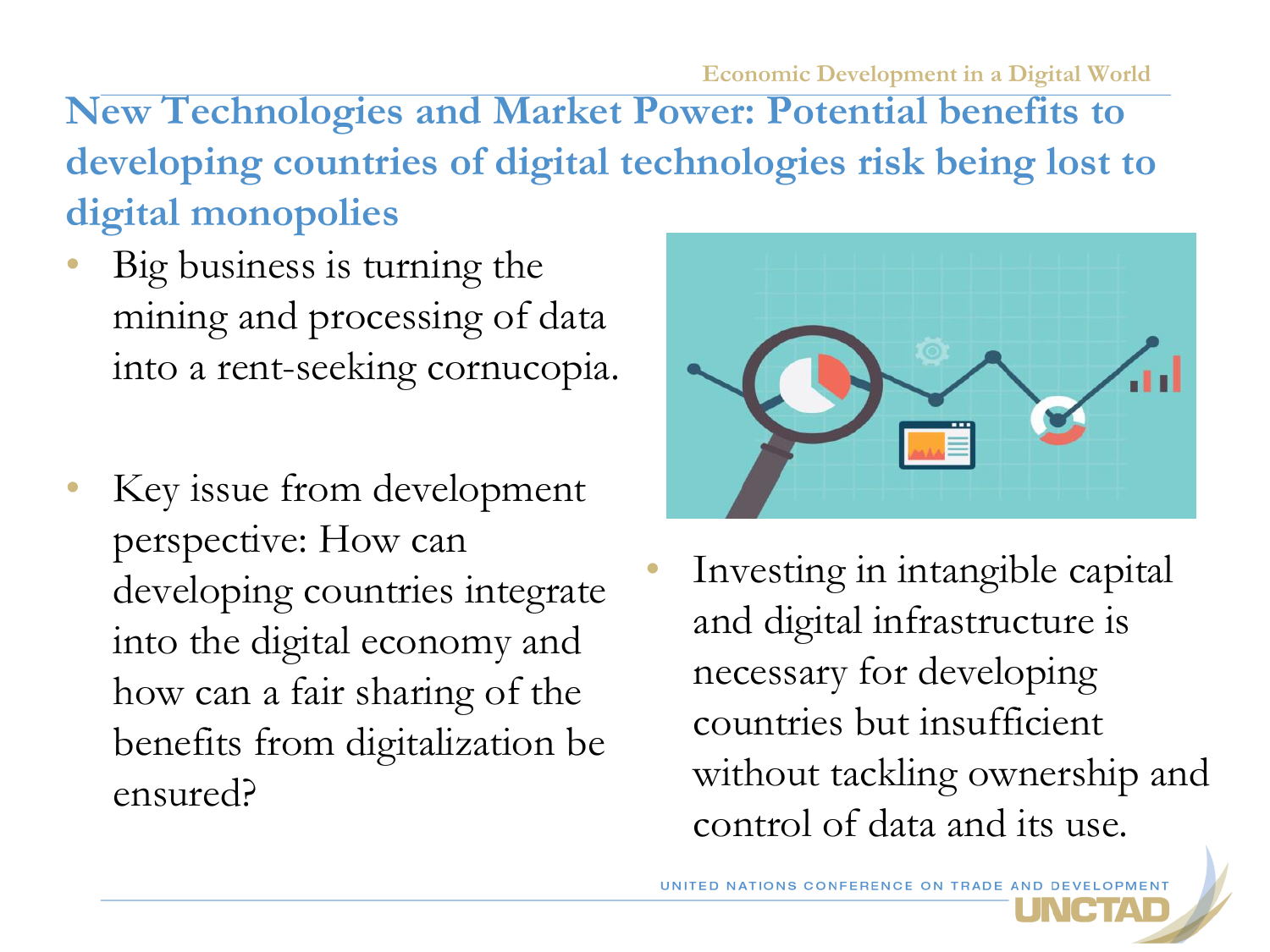**"Big tech" companies are bigger than ever, and also increasingly bigger than most "traditional" TNCs**

**Concentration within the ICT industry has increased significantly – in terms of capitalization, revenues and assets, but not jobs**



*UNITED NATIONS CONFERENCE ON TRADE*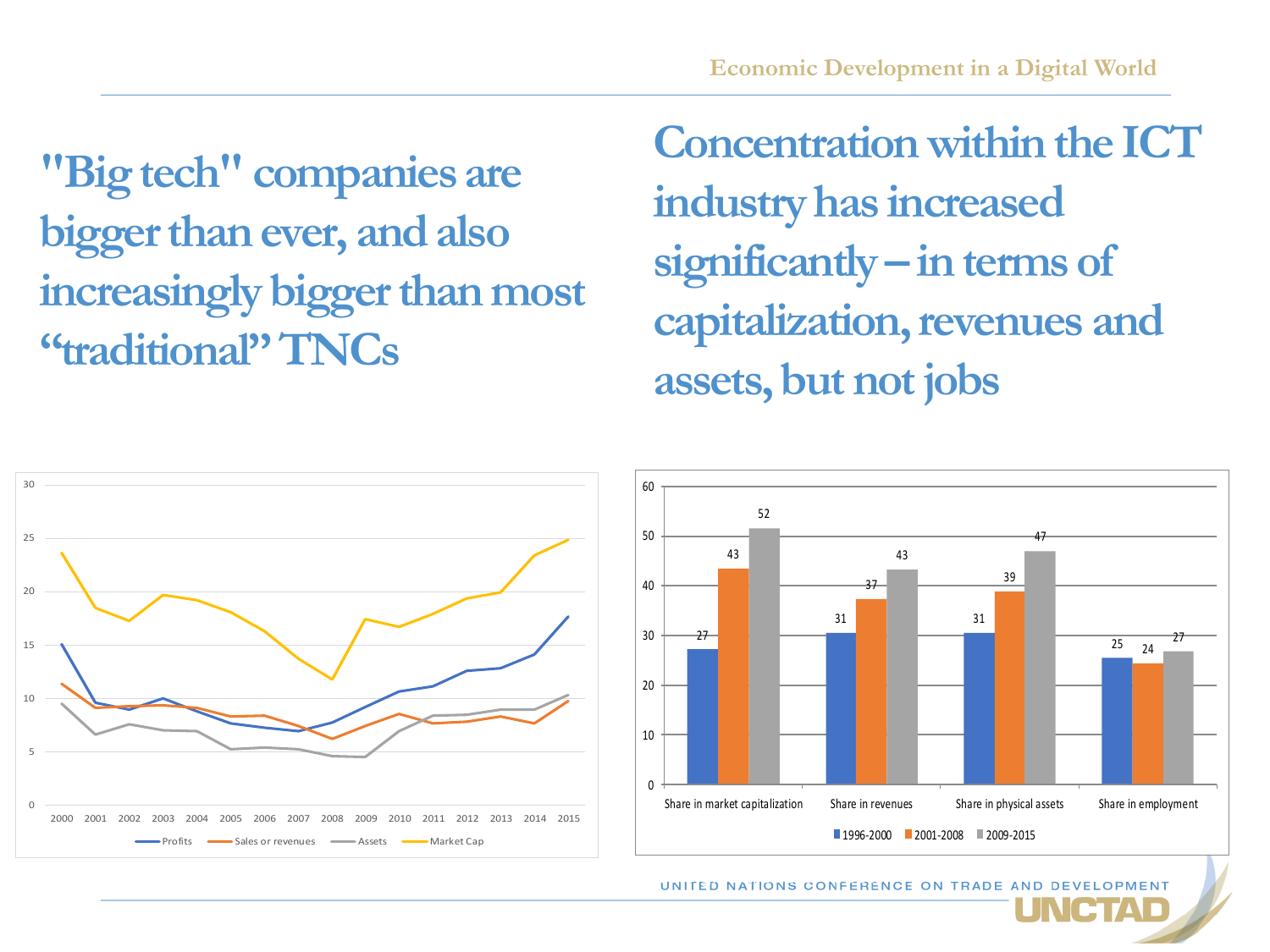# **Active policies to prevent predatory digital behaviour**

- Goal of antitrust & competition policies must go back to concern with market structure and behaviour, with less of an emphasis on maximizing consumer welfare, assessed through price-based measures.
- Tighter regulation of restrictive business practices and even breaking up large firms responsible for market concentration can limit a firm's ability to exploit its dominance.
- Developing countries need national data policies that determine who can own data, how it can be collected, who can use it, and under what terms.
- South-South cooperation can provide mutual support for digital infrastructure and capabilities
- Developing countries need policy space for industrialization strategies that should now include digital policies around data localization, management of data flows, technology transfers, and custom duties on electronic transmissions.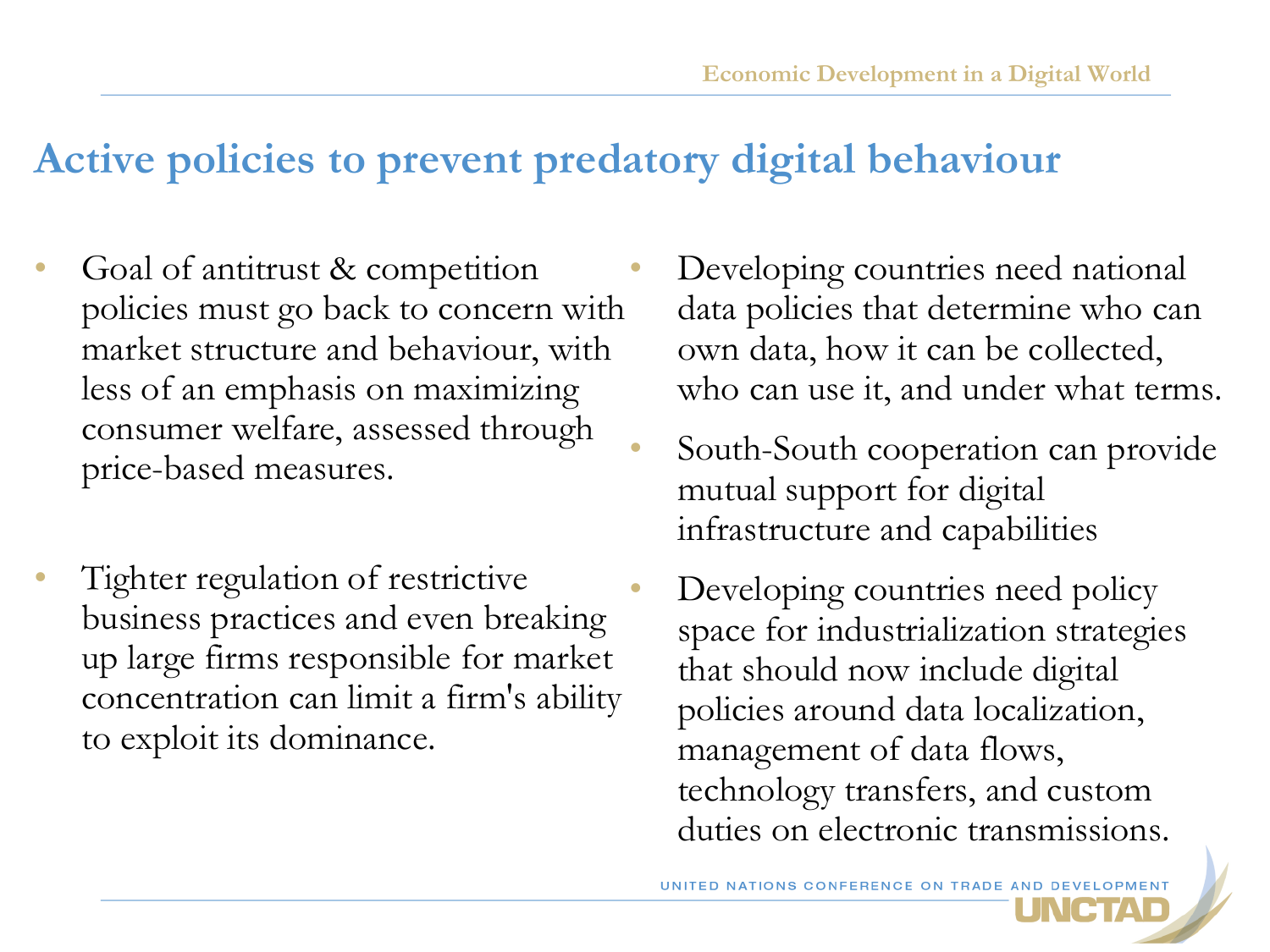# **SUMMARY: The fog of (economic) war**

The economy is the realm of uncertainty; three quarters of the factors on which economic action is based are wrapped in a fog of greater or lesser uncertainty. A sensitive and discriminating judgment is called for; a *skilled intelligence to scent out the truth.*

- 10 years after multilateral action saved the global economy from financial meltdown the multilateral system is in crisis
- A fragile global economy walking a tightrope between debt-fuelled growth spurts and financial instability; economic sugar rush in the US? softening elsewhere, recession in some
- Haven't addressed the underlying problems (footloose capital, persistent inequality, rising debt); falling unemployment but stagnant wages; "safer-simpler-fairer" financial system but growing asset bubbles; high profits but low real investment….. debt fueled booms always end badly we just don't know when and how!
- Save the banks, push austerity, encourage mega-mergers, bang the "free trade" drum; provided the economic beat for a "medici vicious circle" and the rise of a rent-seeking economy (TDR 2017)
- Trust is being sucked out of politics; a "trade war" has emerged from the resulting vacuum .. Not the end of 70 year liberal order .. that died 30 years ago

UNITED NATIONS CONFERENCE ON TRADE AND DEVEL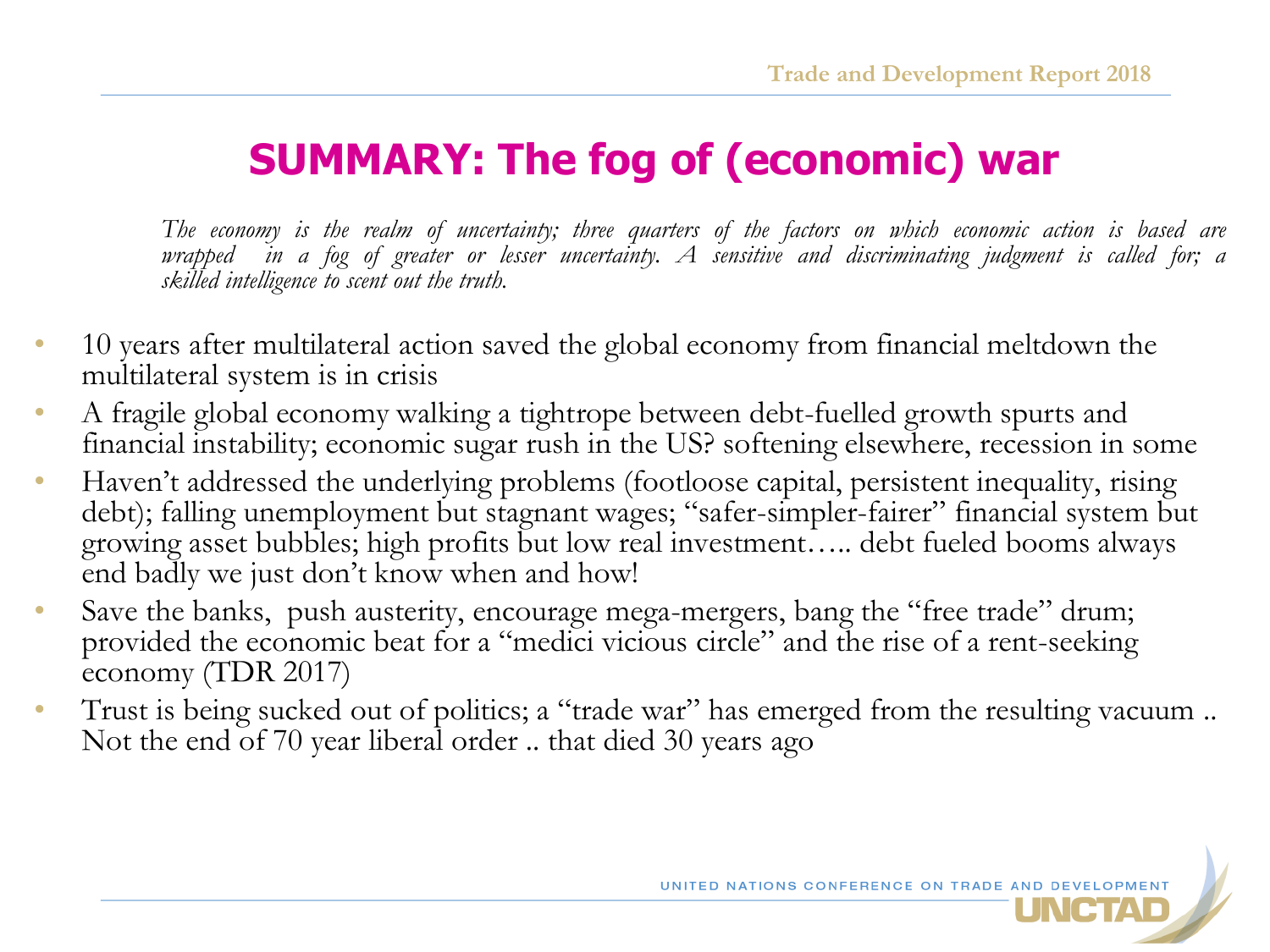### **SUMMARY: The wretched spirit of monopoly**

- Trade is a big firm game ; these firms have been unequalising at home (superstar firms, monopolisation, etc) but also abroad (lead firms in GVCs)
	- Hollowing out of domestic value added in manufacturing
	- Headquarters and owners gain … producers lose
	- Rising profits, growing inequality
- Intangible assets a pervasive source of rents
- Digital economy is dominated by very big players and possibly even more prone to rent seeking behaviour .. if data is the lifeblood of this economy, giant vampire firms are sucking the economic potential out of many developing countries
- Are the rules rigged in their favour ... making more money in Luxembourg than Germany says they are; corporate rent seeking doesn't stop at the border
- Free trade agreements are none of these

UNITED NATIONS CONFERENCE ON TRADE A